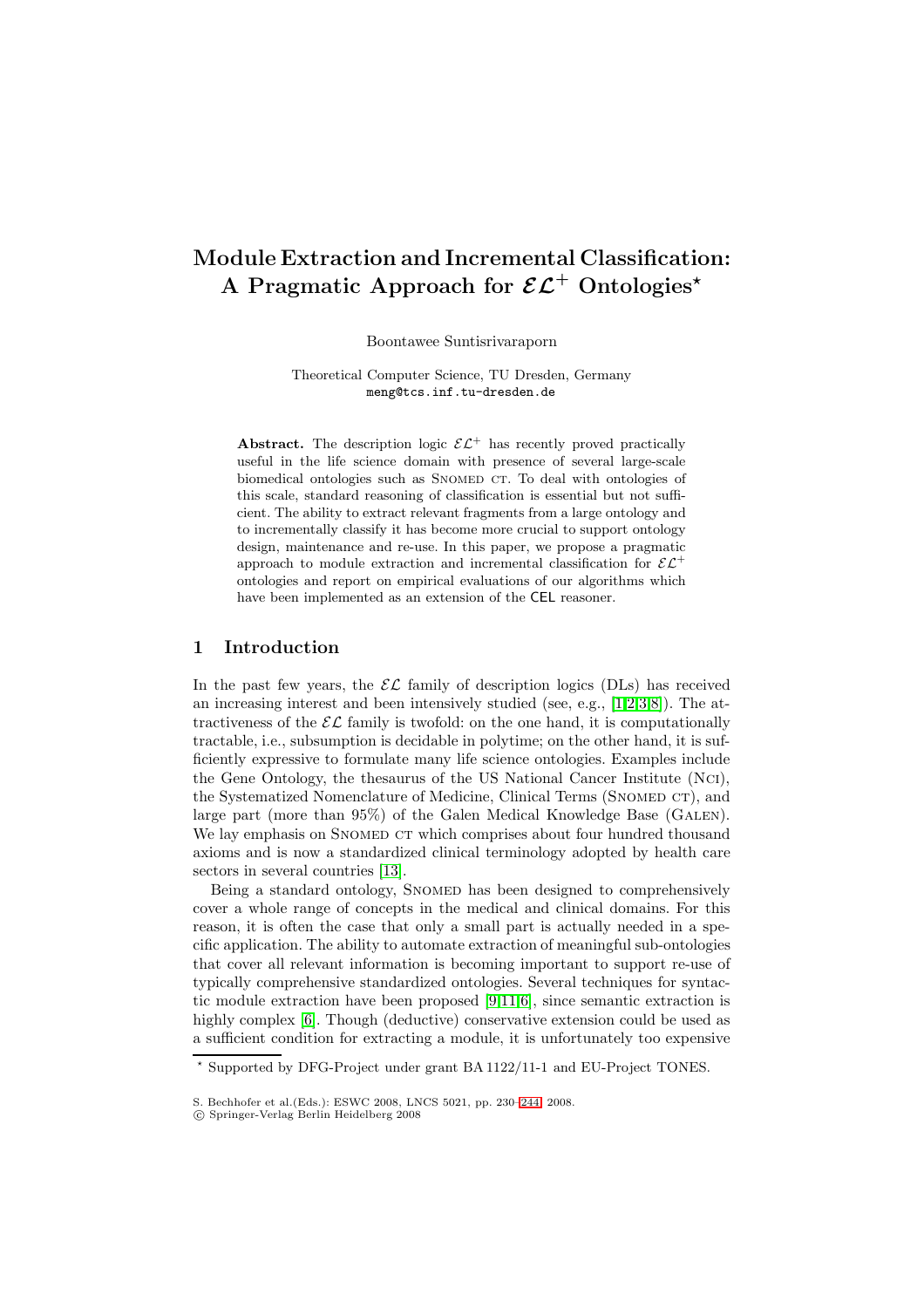(ExpTime-complete already in  $\mathcal{EL}$  with GCIs [\[8\]](#page-14-3)). In Section [3](#page-2-0) of the present paper, we define a new kind of module, called reachability-based modules, which is motivated by a once-employed optimization technique in the CEL system and which can be extracted in linear time. Also, we propose an algorithm for extracting modules of this kind and show some interesting properties.

Despite being classifiable by modern DL reasoners, design and maintenance of large-scale ontologies like Snomed ct requires additional reasoning support. This is due to the fact that an ontology under development evolves continuously, and the developer often has to undergo the long process of full classification after addition of a few new axioms. Though classification of SNOMED requires less than half an hour (see [\[2\]](#page-14-1) or Table [1](#page-11-0) in the present paper), the ontology developer is not likely willing to wait that long for a single change. In the worst case, she may end up not using automated reasoning support which could have helped identify potential modeling errors at an early stage. In Section [4,](#page-6-0) we propose a *goal-directed* variant of the  $\mathcal{E}\mathcal{L}^+$  classification algorithm developed in [\[3\]](#page-14-2) which can be used for testing subsumption queries prior to full classification. Section [5](#page-8-0) presents an extension of the algorithm in [\[3\]](#page-14-2) to cater for two ontologies: the permanent ontology  $\mathcal{O}_p$  which has been carefully modeled, and axioms of which are not supposed to be modified; and, the temporary ontology  $\mathcal{O}_t$  that contains new axioms currently being authored. The extended algorithm reuses information from the previous classification of  $\mathcal{O}_p$  and thus dispense with the need of the full classification of  $\mathcal{O}_p \cup \mathcal{O}_t$ . We call reasoning in this setting restricted incremental classification.

All algorithms proposed in this paper have been implemented in the CEL reasoner [\[2\]](#page-14-1) and various experiments on realistic ontologies have been performed. The experiments and their promising results are discussed in Section [6.](#page-10-0)

For interested readers, proofs omitted from the present paper can be found in the associated technical report [\[12\]](#page-14-9).

### **2 Preliminaries**

The present paper focuses on the sub-Boolean DL  $\mathcal{EL}^+$  [\[3\]](#page-14-2), which is the underlying logical formalism of the CEL reasoner [\[2\]](#page-14-1). Similar to other DLs, an  $\mathcal{EL}^+$  signature is the disjoint union  $\mathbf{S} = \mathsf{CN} \cup \mathsf{RN}$  of the sets of concept names and role names.  $\mathcal{EL}^+$ concept descriptions (or complex concepts) can be defined inductively as follows: each concept name  $A \in \mathsf{CN}$  and the top concept  $\top$  are  $\mathcal{EL}^+$  concept descriptions; and, if C, D are  $\mathcal{EL}^+$  concept descriptions and  $r \in \mathsf{RN}$  is a role name, then concept conjunction  $C \sqcap D$  and existential restriction  $\exists r.C$  are  $\mathcal{EL}^+$  concept descriptions. An  $\mathcal{EL}^+$  ontology  $\mathcal O$  is a finite set of general concept inclusion (GCI) axioms  $C \sqsubseteq D$  and role inclusion (RI) axioms  $r_1 \circ \cdots \circ r_n \sqsubseteq s$  with  $C, D \mathcal{EL}^+$  concept descriptions and  $r_i$ , s role names. Concept equivalences and (primitive) concept definitions are expressible using GCIs, whereas RIs can be used to express various role axioms, such as reflexivity  $(\epsilon \subseteq r)$ , transitivity  $(r \circ r \subseteq r)$ , right-identity  $(r \circ s \sqsubseteq r)$ , and role hierarchy  $(r \sqsubseteq s)$  axioms. Figure [1](#page-2-1) illustrates an example in the medical domain. For convenience, we write  $\mathsf{Sig}(\mathcal{O})$  (resp.,  $\mathsf{Sig}(\alpha)$ ,  $\mathsf{Sig}(C)$ )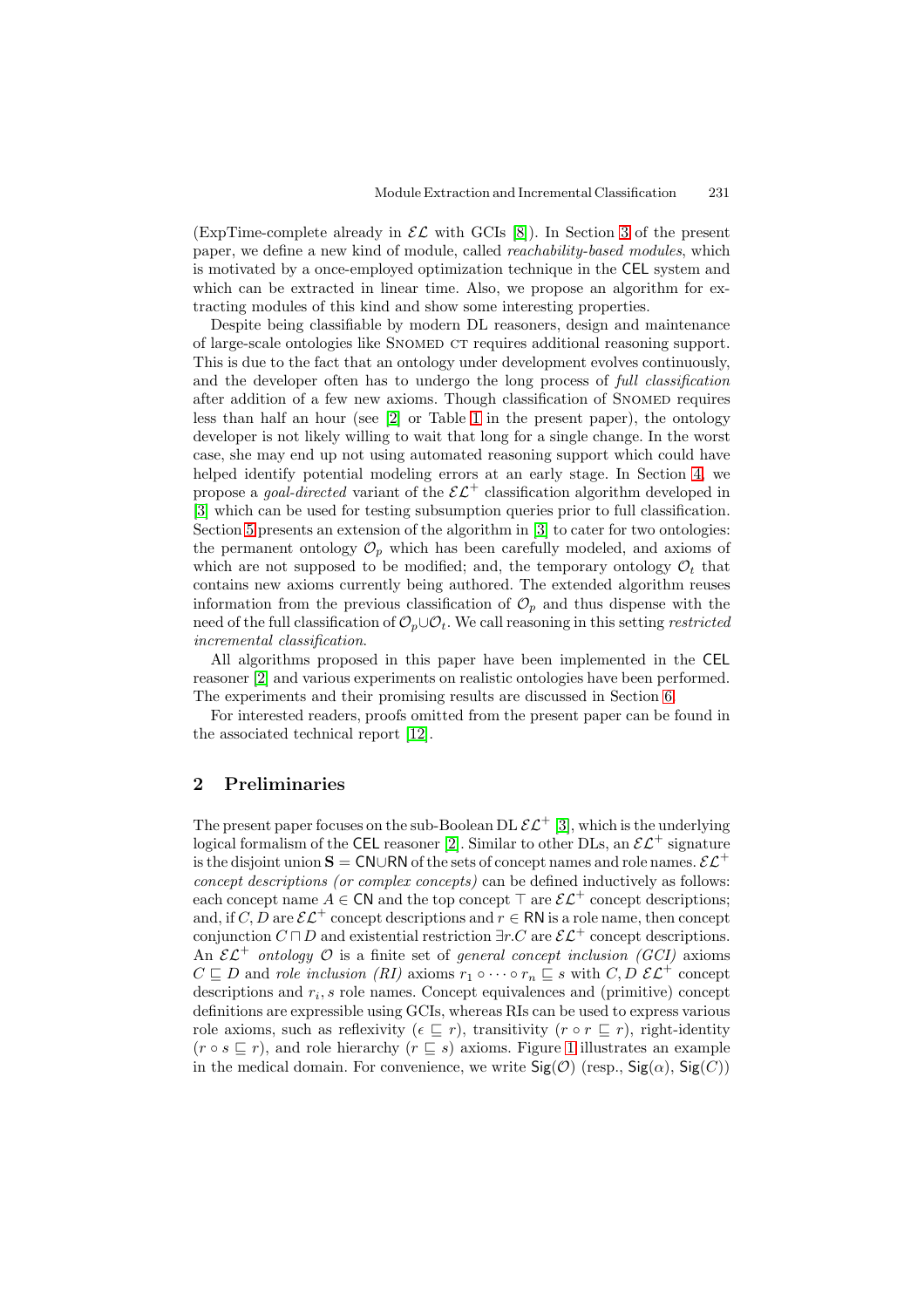| $\alpha_1$            | Pericardium $\Box$ Tissue $\Box$ $\exists$ contained-in. Heart     |
|-----------------------|--------------------------------------------------------------------|
| $\alpha_2$            | Endocardium $\Box$ Tissue $\Box$ $\exists$ part-of. Heart Valve    |
| $\alpha_3$            | Pericarditis $\Box$ Inflammation $\Box$ Thas-location. Pericardium |
| $\alpha_4$            | Endocarditis $\Box$ Inflammation $\Box$ Thas-location. Endocardium |
| $\alpha_5$            | Inflammation $\Box$ Disease $\Box$ $\exists$ acts-on. Tissue       |
| $\alpha_6$            | Disease $\sqcap$ 3 has-location. Heart $\sqsubset$ Heart Disease   |
| $\alpha_7$            | HeartDisease $\Box$ $\exists$ has-state.NeedsTreatment             |
| $\alpha_8$            | part-of $\circ$ part-of $\sqsubset$ part-of                        |
| $\alpha$ <sup>o</sup> | has-location $\circ$ contained-in $\sqsubset$ has-location         |

<span id="page-2-1"></span>**Fig. 1.** An example  $\mathcal{EL}^+$  ontology  $\mathcal{O}_{\mathsf{ex}}$ 

to denote the signature of the ontology  $\mathcal O$  (resp., the axiom  $\alpha$ , the concept C), i.e., concept and role names occurring in it. Also, let  $CN^{\perp}(\mathcal{O})$  denote the set of  $\top$  and concept names occurring in  $\mathcal{O}$ .

The main inference problem for concepts is *subsumption query*: given an ontology  $\mathcal O$  and two concept descriptions  $C, D$ , check if C is subsumed by (i.e., more specific than) D w.r.t. O, written  $C \sqsubseteq_{\mathcal{O}} D$ . From our example ontology, it is not difficult to draw that Pericarditis  $\sqsubseteq_{\mathcal{O}_{\text{ex}}}$  ∃has-state.NeedsTreatment. The identification of subsumption relationships between all pairs of concept names occurring in  $\mathcal O$  is known as *ontology classification*.

The semantics of  $\mathcal{EL}^+$  ontologies, as well as of subsumption, is defined by means of interpretations in the standard way, and we refer the reader to [\[12](#page-14-9)[,1\]](#page-14-0).

### <span id="page-2-0"></span>**3 Modules Based on Connected Reachability**

In this section, we introduce a new kind of module based on connected reachability, and propose an algorithm for extracting the modules of this kind. We also show that, in the DL  $\mathcal{EL}^+$ , our modules indeed correspond to modules based on syntactic locality first introduced in [\[6\]](#page-14-7). We start by giving the general definition of module:

<span id="page-2-2"></span>**Definition 1 (Modules for an axiom and a signature).** Let  $\mathcal{O}$  be an  $\mathcal{EL}^+$ ontology, and  $\mathcal{O}'$  a (possibly empty) set of axioms from  $\mathcal{O}$ . We say that  $\mathcal{O}'$  is a module in O for an axiom  $\alpha$  (for short,  $\alpha$ -module in O ) if:  $\mathcal{O}' \models \alpha$  iff  $\mathcal{O} \models \alpha$ .

We say that  $\mathcal{O}'$  is a module for a signature **S** if, for every axiom  $\alpha$  with  $\textsf{Sig}(\alpha) \subseteq \mathbf{S}$ , we have that  $\mathcal{O}'$  is an  $\alpha$ -module in  $\mathcal{O}$ .

Intuitively, a module of an ontology  $\mathcal O$  is a subset  $\mathcal O' \subseteq \mathcal O$  that preserves an axiom of interest or the axioms over a signature of interest. Observe that this is a very generic definition, in the sense that the whole ontology is itself a module. In the following, we are interested in certain sufficient conditions that not only help extract a module according to Definition [1](#page-2-2) but also guarantee relevancy of the extracted axioms. Note that if  $\mathcal{O} \models \alpha$ , a justification (minimal axiom set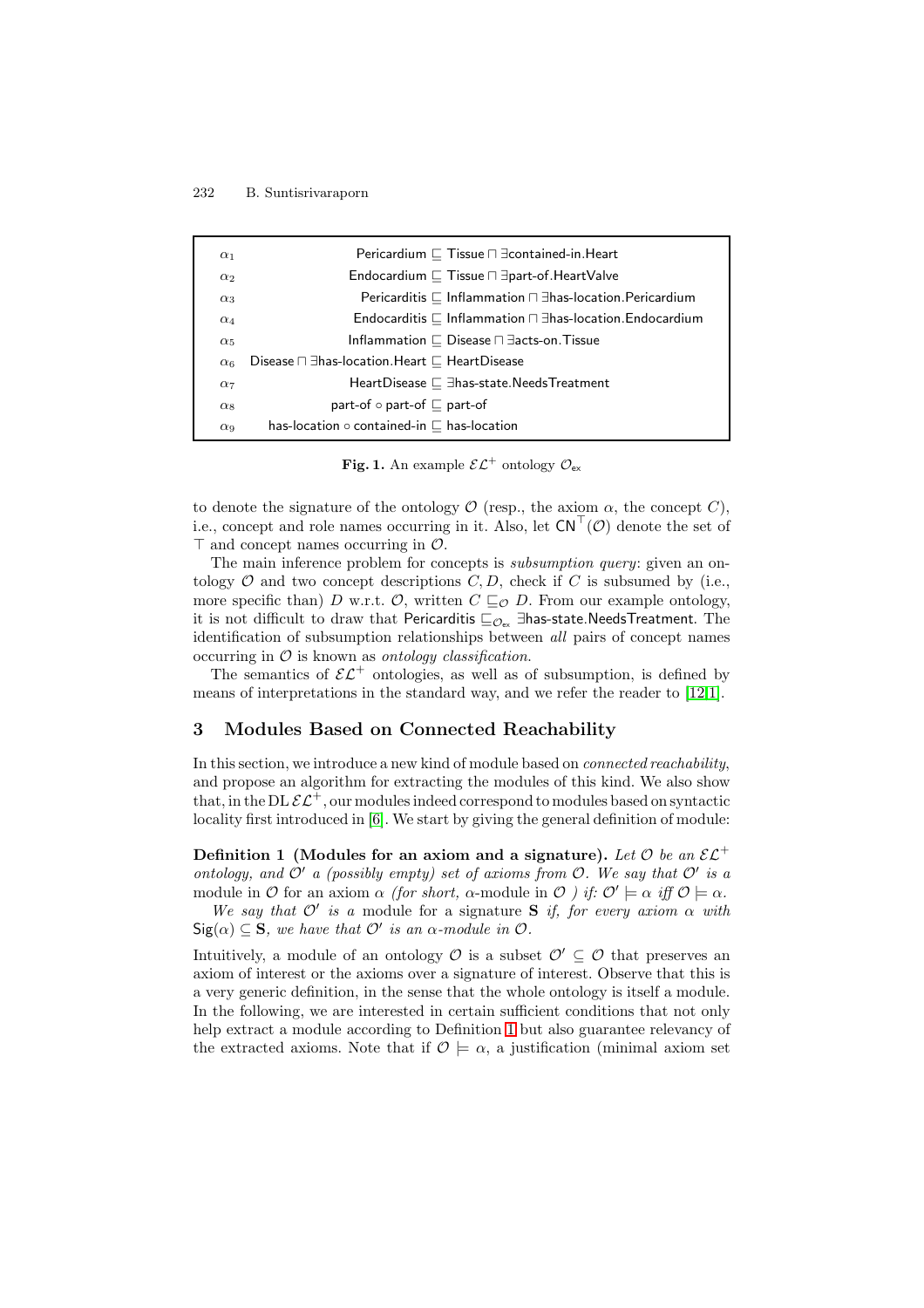that has the consequence) is a minimal  $\alpha$ -module in  $\mathcal{O}$ . A justification covers one axiom, not the axioms over a signature, thus it is normally expensive to obtain and involve standard inference reasoning, such as subsumption. For this reason, various syntactic approaches to extracting ontology fragments have been proposed in the literature [\[9](#page-14-5)[,11](#page-14-6)[,6\]](#page-14-7). In [\[6\]](#page-14-7), Cuenca Grau et al. introduced a kind of module based on so-called syntactic locality for  $\mathcal{SHOLQ}$ . Though  $\mathcal{EL}^+$  is not a sublanguage of  $\mathcal{SHOLQ}$  due to RIs, the definition from [\[6\]](#page-14-7) can be straightforwardly adjusted to suit  $\mathcal{EL}^+$  as shown below:

**Definition 2** (Locality-based modules). Let  $\mathcal{O}$  be an  $\mathcal{EL}^+$  ontology, and **S** a signature. The following grammar recursively defines  $Con<sup>⊥</sup>(**S**)$ :

$$
\mathbf{Con}^{\perp}(\mathbf{S}) ::= A^{\perp} \mid (C^{\perp} \sqcap C) \mid (C \sqcap C^{\perp}) \mid (\exists r.C^{\perp}) \mid (\exists r^{\perp}.C)
$$

with r is a role name, C a concept description,  $A^{\perp}, r^{\perp} \notin S$ , and  $C^{\perp} \in \mathbf{Con}^{\perp}(S)$ .

An  $\mathcal{EL}^+$  axiom  $\alpha$  is syntactically local w.r.t. **S** if it is one of the following forms: (1) RI  $R^{\perp} \sqsubseteq s$  where  $R^{\perp}$  is either a role name  $r^{\perp} \notin S$  or a role composition  $r_1 \circ \cdots \circ r_n$  with  $r_i \notin \mathbf{S}$  for some  $i \leq n$ , or (2) GCI  $C^{\perp} \sqsubseteq C$  where  $C^{\perp} \in \textbf{Con}^{\perp}(\mathbf{S})$ . We write  $\text{local}(\mathbf{S})$  to denote the collection of all  $\mathcal{EL}^+$  axioms that are syntactically local w.r.t. **S**.

If  $\mathcal O$  can be partitioned into  $\mathcal O'$  and  $\mathcal O''$  s.t. every axiom in  $\mathcal O''$  is syntactically local w.r.t. **S**∪ $\text{Sig}(\mathcal{O}')$ , then  $\mathcal{O}'$  is a locality-based module for **S** in  $\mathcal{O}$ .

Now we consider the optimization techniques of "reachability" that are used to heuristically determine obvious subsumption and non-subsumption relationships. The reachability heuristic for non-subsumption can easily be exploited in module extraction for  $\mathcal{EL}^+$  ontologies. To obtain a more satisfactory module size, however, we introduce a more appropriate (i.e., stronger) reachability notion and develop an algorithm for extracting modules based on this notion.

**Definition 3 (Strong/weak reachability).** Let  $\mathcal{O}$  be an  $\mathcal{EL}^+$  ontology, and  $A, B \in \text{CN}^{\top}(\mathcal{O})$ . The strong (weak) reachability graph  $\mathcal{G}_{s}(\mathcal{O})$  ( $\mathcal{G}_{w}(\mathcal{O})$ ) for  $\mathcal{O}$  is a tuple  $(V_s, E_s)$   $((V_w, E_w))$  with  $V_s = \text{CN}^{\top}(\mathcal{O})$   $(V_w = \text{CN}^{\top}(\mathcal{O}))$  and  $E_s$   $(E_w)$ the smallest set containing an edge  $(A, B)$  if  $B = \top$  or  $A \sqsubseteq D \in \mathcal{O}$  s.t. B is a conjunct in D (if  $B = \top$  or  $C \sqsubseteq D \in \mathcal{O}$  s.t.  $A \in \text{Sig}(C)$  and  $B \in \text{Sig}(D)$ ).

We say that B is strongly reachable (weakly reachable) from A in  $\mathcal O$  if there is a path from A to B in  $\mathcal{G}_s(\mathcal{O})$  ( $\mathcal{G}_w(\mathcal{O})$ ).

Observe that B is strongly reachable from A in O implies  $A \sqsubseteq_{\mathcal{O}} B$ , while  $A \sqsubseteq_{\mathcal{O}} B$ implies that  $B$  is weakly reachable from  $A$  in  $\mathcal{O}$ .

The weak reachability graph  $\mathcal{G}_w(\mathcal{O})$  for  $\mathcal O$  can be extended in a straightforward way to cover all the symbols in  $\mathcal{O}$ , i.e., also role names. Precisely, we define the extension as  $\mathcal{G}'_w(\mathcal{O}) := (\mathsf{Sig}(\mathcal{O}) \cup \{\top\}, E'_w)$  with  $(x, y) \in E'_w$  iff  $y = \top$  or there is an axiom  $\alpha_L \sqsubseteq \alpha_R \in \mathcal{O}$  s.t.  $x \in \mathsf{Sig}(\alpha_L)$  and  $y \in \mathsf{Sig}(\alpha_R)$ . A module for  $S = \{A\}$  in an ontology O based on extended weak reachability can be extracted as follows: construct  $\mathcal{G}'_w(\mathcal{O})$ , extract all the paths from A in  $\mathcal{G}_w(\mathcal{O})$ , and finally, accumulate axioms responsible for the edges in those paths. However, this kind of module is relatively large, and many axioms are often irrelevant.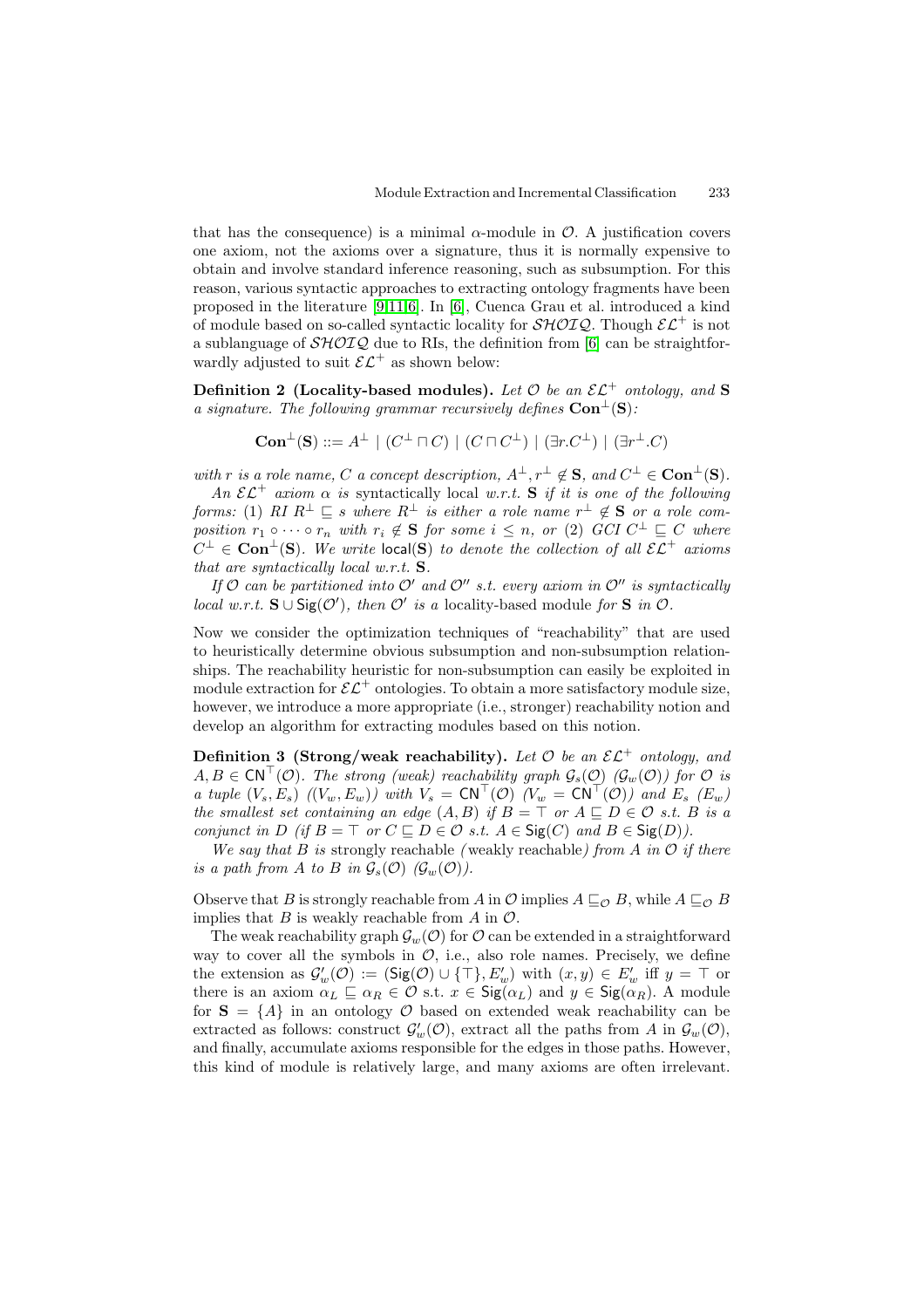For example, any GCIs with Disease appearing on the left-hand side, such as Disease  $□$  ∃has-location.Brain  $□$  BrainDisease, would be extracted as part of the module for  $S = \{Pericarditis\}$ . This axiom is irrelevant since Pericarditis does not refer to Brain and thus BrainDisease. Such a module would end up comprising the definitions of all disease concepts. To rule out this kind of axioms, we make the notion of reachability graph stronger as follows: All symbols appearing on the left-hand side (e.g., Disease, has-location and Brain) are viewed as a connected node in the graph, which has an edge to each symbol (e.g., BrainDisease) on the right-hand side of the axiom. The connected node is reachable from  $x$  iff all symbols participating in it are reachable from  $x$ . In our example, since Brain is not reachable from Pericarditis, neither is BrainDisease. Therefore, the axiom is not extracted as part of the refined module.

**Definition 4 (Connected reachability and modules).** Let  $\mathcal{O}$  be an  $\mathcal{EL}^+$ ontology, **S** ⊂ Sig( $\mathcal{O}$ ) a signature, and  $x, y \in$  Sig( $\mathcal{O}$ ) concept or role names. We say that x is connectedly reachable from  $S$  w.r.t.  $O$  (for short,  $S$ -reachable) iff  $x \in \mathbf{S}$  or there is an axiom (either GCI or RI)  $\alpha_L \sqsubseteq \alpha_R \in \mathcal{O}$  s.t.  $x \in \mathsf{Sig}(\alpha_R)$ and, for all  $y \in \text{Sig}(\alpha_L)$ , y is reachable from **S**.

We say that an axiom  $\beta_L \subseteq \beta_R$  is connected reachable from **S** w.r.t. O (for short, **S**-reachable) if, for all  $x \in \text{Sig}(\beta_L)$ , x is **S**-reachable. The reachabilitybased module for **S** in  $\mathcal{O}$ , denoted by  $\mathcal{O}_{\mathbf{S}}^{\text{reach}}$ , is the set of all **S**-reachable axioms.

Intuitively, x is connectedly reachable from  $\{y\}$  w.r.t. O means that y syntactically refers to x, either directly or indirectly via axioms in  $\mathcal{O}$ . If x, y are concept names, then the reachability suggests a potential subsumption relationship  $y \sqsubseteq_{\mathcal{O}} x$ . Note, in particular, that axioms of the forms  $\top \sqsubseteq D$  and  $\epsilon \sqsubseteq r$  in  $\mathcal{O}$ are connectedly reachable from any signature because  $\mathsf{Sig}(\top) = \mathsf{Sig}(\epsilon) = \emptyset$ , and therefore occur in every reachability-based module. In our example,  $\mathcal{O}_{\{Pericarditis\}}^{reach}$ contains axioms  $\alpha_1, \alpha_3, \alpha_5-\alpha_7$  and  $\alpha_9$ . We now show some properties of connected reachability and reachability-based modules that are essential for establishing the subsequent lemma and theorem:

<span id="page-4-0"></span>**Proposition 1** (Properties of reachability and  $\mathcal{O}_\mathbf{S}^{\text{reach}}$ ). Let  $\mathcal O$  be an  $\mathcal{EL}^+$ ontology, **S**, **S**<sub>1</sub>, **S**<sub>2</sub> ⊆ **S**ig( $\mathcal{O}$ ) signatures, x, y, z symbols in **Sig**( $\mathcal{O}$ ), and A, B concept names in  $CN(\mathcal{O})$ . Then, the following properties hold:

- 1. If  $\mathbf{S}_1 \subseteq \mathbf{S}_2$ , then  $\mathcal{O}_{\mathbf{S}_1}^{\text{reach}} \subseteq \mathcal{O}_{\mathbf{S}_2}^{\text{reach}}$ .
- 2. If x is  $\{y\}$ -reachable and y is  $\{z\}$ -reachable, then x is  $\{z\}$ -reachable.
- 3. If x is connected reachable from  $\{y\}$  w.r.t.  $\mathcal{O}$ , then  $\mathcal{O}_{\{x\}}^{\mathsf{reach}} \subseteq \mathcal{O}_{\{y\}}^{\mathsf{reach}}$
- 4.  $x \in S \cup \text{Sig}(\mathcal{O}_S^{\text{reach}})$  if, and only if, x is S-reachable w.r.t.  $\mathcal{O}$ .
- 5. If B is not connected reachable from  $\{A\}$  w.r.t.  $\mathcal{O}$ , then  $A \not\sqsubseteq_{\mathcal{O}} B$ .

The converse of Point 5 is not true in general, for instance, Pericarditis involves Tissue, but the corresponding subsumption does not follow from the ontology. This suggests that we could use connected reachability as a heuristic for answering negative subsumption, in a similar but finer way as in weak reachability.

We outline our algorithm for extracting the reachability-based module given a signature  $S$  and an ontology  $O$  in Algorithm [1.](#page-5-0) Similar to the technique developed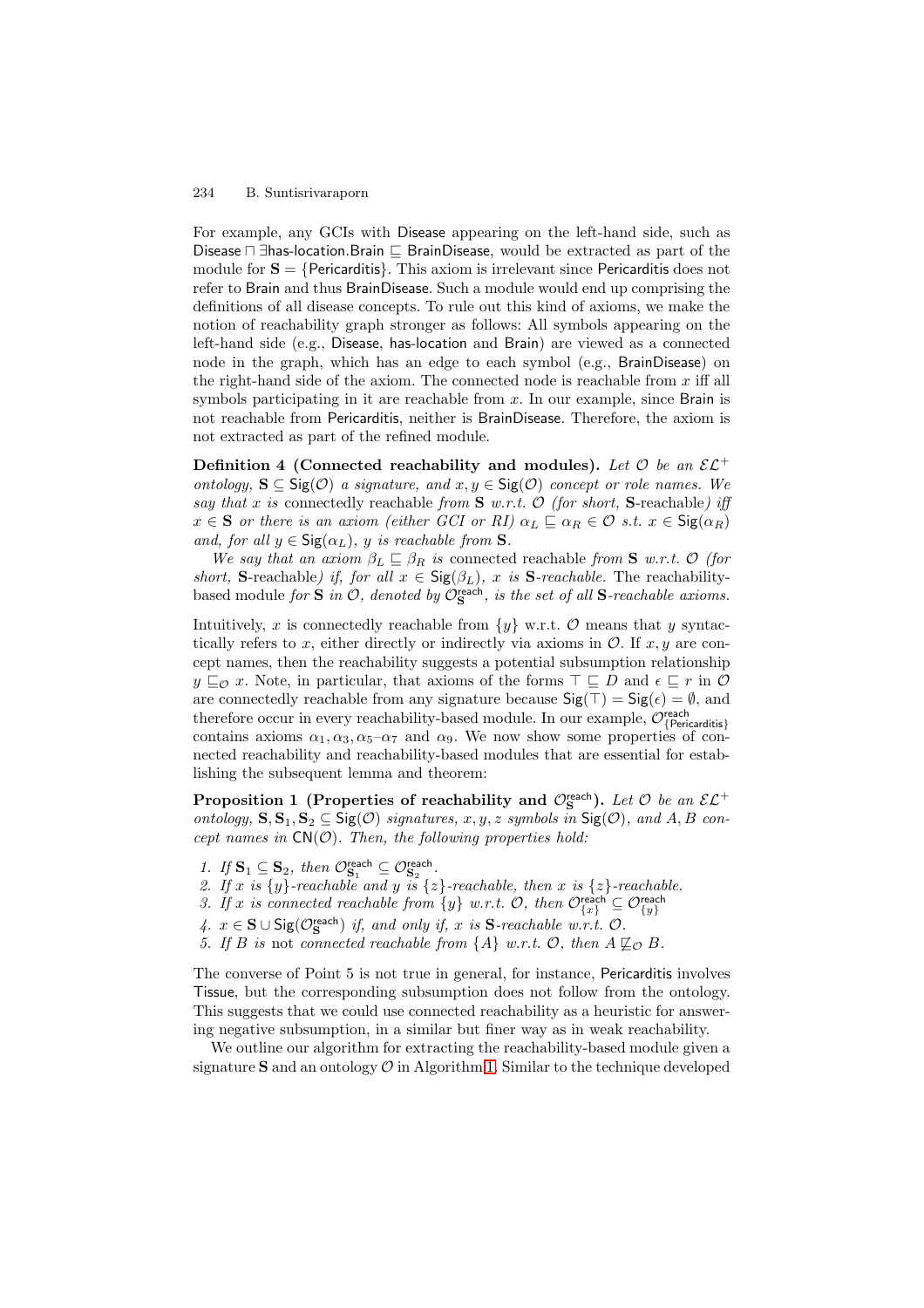<span id="page-5-0"></span>**Algorithm 1.** extract-module

**Input:**  $\mathcal{O}: \mathcal{EL}^+$  ontology; **S**: signature **Output:**  $\mathcal{O}_S$ : reachability-based module for **S** in  $\mathcal{O}$ 1:  $\mathcal{O}_\mathbf{S} \leftarrow \emptyset$ 2: queue  $\leftarrow$  active-axioms(S) 3: **while not** empty(queue) **do** 4:  $(\alpha_L \sqsubseteq \alpha_R) \leftarrow \text{fetch}(\text{queue})$ 5: **if**  $\text{Sig}(\alpha_L) \subseteq \mathbf{S} \cup \text{Sig}(\mathcal{O}_\mathbf{S})$  then 6:  $\mathcal{O}_\mathbf{S} \leftarrow \mathcal{O}_\mathbf{S} \cup \{\alpha_L \sqsubseteq \alpha_R\}$ 7: queue ← queue ∪ (active-axioms(Sig( $\alpha_R$ )) \  $\mathcal{O}_\mathbf{S}$ ) 8: **return**  $\mathcal{O}_S$ 

in [\[3\]](#page-14-2), we view the input ontology  $\mathcal O$  as a mapping active-axioms :  $\text{Sig}(\mathcal O) \to \mathcal O$ with active-axioms(x) comprising all and only axioms  $\alpha_L \subseteq \alpha_R \in \mathcal{O}$  such that x occurs in  $\alpha_L$ . The main differences, compared to the  $\mathcal O$  mapping in [\[3\]](#page-14-2) (also used in Section [4\)](#page-6-0), are that active-axioms does not assume the input ontology to be in normal form, and that it is defined for both concept and role names. The intuition is that every axiom  $\alpha \in$  active-axioms(x) is "active" for x, in the sense that y could be connectedly reachable via  $\alpha$  from x for some  $y \in \mathsf{Sig}(\mathcal{O})$ . For convenience, we define  $\textsf{active-axioms}(\mathbf{S}) := \bigcup_{x \in \mathbf{S}} \textsf{active-axioms}(x)$  for a signature  $\mathbf{S} \subseteq \mathsf{Sig}(\mathcal{O}).$ 

It is easy to see that each axiom Algorithm [1](#page-5-0) extracts to  $\mathcal{O}_S$  is **S**-reachable. The fact that all **S**-reachable axioms are extracted to  $\mathcal{O}_\mathbf{S}$  can be proved by induction on connected reachability.

**Proposition 2** (Algorithm [1](#page-5-0) produces  $\mathcal{O}_{\mathbf{S}}^{\text{reach}}$ ). Let  $\mathcal O$  be an  $\mathcal{EL}^+$  ontology and  $\mathbf{S} \subseteq \mathsf{Sig}(\mathcal{O})$  a signature. Then, Algorithm [1](#page-5-0) returns the reachability-based module for **S** in O.

In fact, connected reachability can be reduced to propositional Horn clause implication. The idea is to translate each  $\mathcal{EL}^+$  axiom  $\alpha_L \sqsubseteq \alpha_R$  into the Horn clause  $l_1 \wedge \cdots \wedge l_m \to r_1 \wedge \cdots \wedge r_n$  where  $l_i \in \mathsf{Sig}(\alpha_L)$  and  $r_i \in \mathsf{Sig}(\alpha_R)$ . Given a signature **S** and a symbol x, x is S-reachable iff x is implied by  $\bigwedge_{y \in S} y$  w.r.t. the Horn clauses. The Dowling-Gallier algorithm [\[4\]](#page-14-10) can check this in linear time.

In the following, we show a tight relationship between our reachability-based modules and the (minimal) locality-based modules.

<span id="page-5-1"></span>**Theorem 1** ( $\mathcal{O}_{\mathbf{S}}^{\text{reach}}$  is the minimal locality-based module). Let  $\mathcal{O}$  be an  $\mathcal{EL}^+$  ontology, and  $\mathbf{S} \subseteq \text{Sig}(\mathcal{O})$  a signature. Then,  $\mathcal{O}_\mathbf{S}^{\text{reach}}$  is the minimal localitybased module for **S** in O.

So, Algorithm [1](#page-5-0) can be used to extract a locality-based module in an  $\mathcal{EL}^+$ ontology. The main difference, in contrast to the algorithm used in [\[6](#page-14-7)[,5\]](#page-14-11), is that our algorithm considers only "active" axioms for  $\alpha_R$  when a new axiom  $\alpha_L \sqsubseteq \alpha_R$ is extracted. Also, testing whether an  $\mathcal{EL}^+$  axiom  $\alpha = (\alpha_L \sqsubseteq \alpha_R)$  is non-local w.r.t. a signature  $\mathbf{S} \cup \mathsf{Sig}(\mathcal{O}_\mathbf{S})$  boils down to testing **S**-reachability of  $\alpha$ , which is a simpler operation of testing set inclusion  $\text{Sig}(\alpha_L) \subseteq ?$  **S** ∪  $\text{Sig}(\mathcal{O}_\mathbf{S})$ . This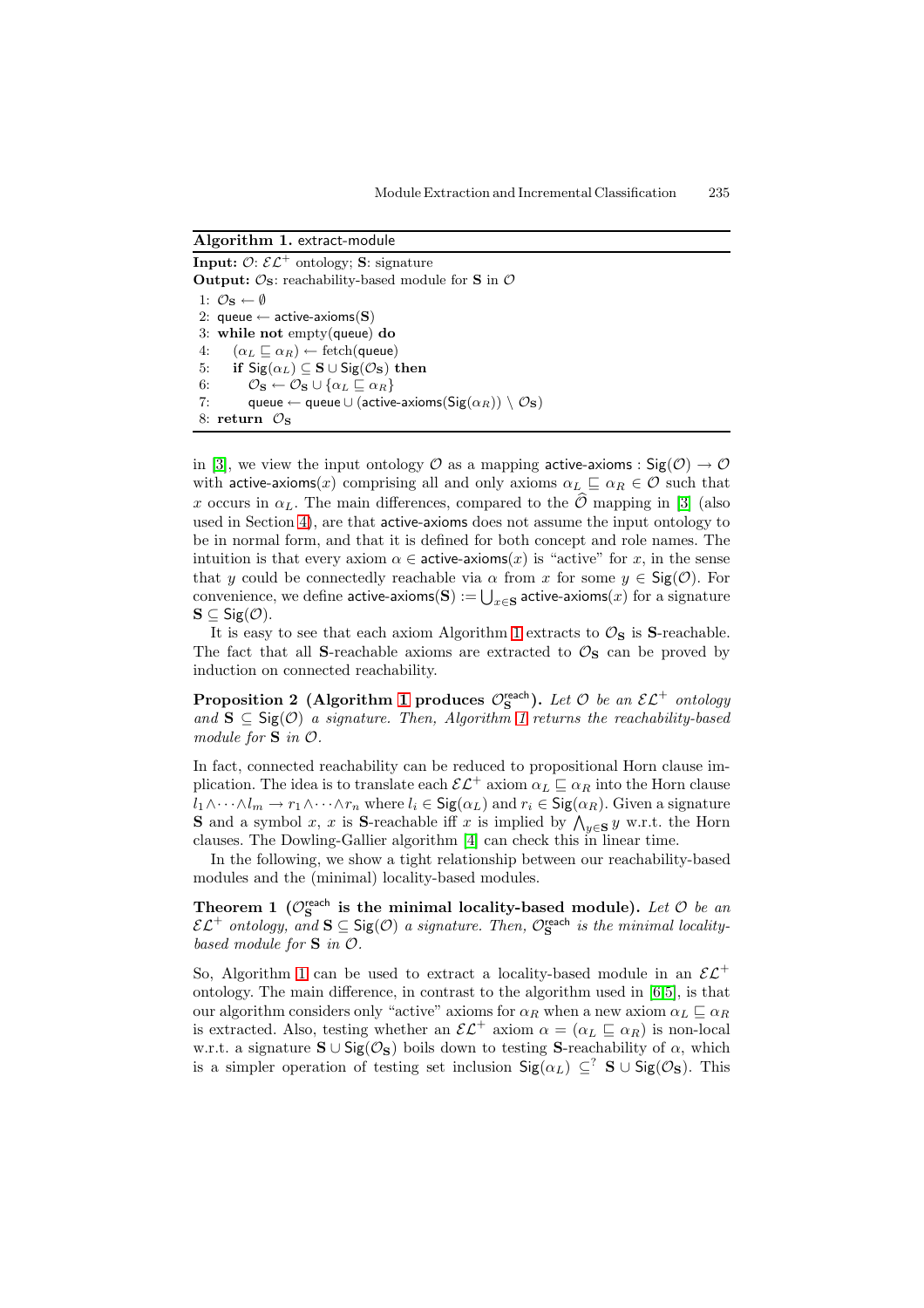is due to the fact that any concept description and role composition  $\alpha_L$ , with  $x \in \text{Sig}(\alpha_L)$  interpreted as the empty set, is itself interpreted as the empty set. This observation could be used to optimize module extraction for ontologies in expressive description logics.

It has been shown for  $\mathcal{SHOLQ}$  that locality-based modules for  $\mathbf{S} = \{A\}$  in  $\mathcal{O}$ preserves the subsumption  $A \subseteq B$  for any  $B \in \mathsf{CN}(\mathcal{O})$  [\[6\]](#page-14-7). This property could have been transferred to our setting as a corollary of Theorem [1](#page-5-1) if  $\mathcal{EL}^+$  were a sublanguage of  $\mathcal{SHOLQ}$ . Despite this not being the case, it is not hard to show that reachability-based modules in  $\mathcal{EL}^+$  also enjoy the property:

**Lemma 1** ( $\mathcal{O}_A^{\text{reach}}$  preserves  $A \sqsubseteq_{\mathcal{O}} B$ ). Let  $\mathcal{O}$  be an  $\mathcal{EL}^+$  ontology,  $A \in \text{CN}(\mathcal{O})$ , and  $\mathcal{O}_{\{A\}}^{\text{reach}}$  the reachability-based module for  $S = \{A\}$  in  $\mathcal{O}$ . Then, for any  $\alpha = A \sqsubseteq B$  with  $B \in \mathsf{CN}(\mathcal{O}), \ \mathcal{O} \models \alpha \ \text{ iff } \mathcal{O}_{\{A\}}^{\mathsf{reach}} \models \alpha.$ 

### <span id="page-6-0"></span>**4 Goal-Directed Subsumption Algorithm**

In general, the techniques developed for module extraction have a number of potential applications, including optimization of standard reasoning, incremental classification, explanation, and ontology re-use. An obvious way to exploit module extraction to speed up standard reasoning, such as subsumption  $\phi \sqsubseteq_{\mathcal{O}}^? \psi$ , is to first extract the module  $\mathcal{O}_{\{\phi\}}^{\text{reach}}$  for  $\mathbf{S} = \{\phi\}$  in  $\mathcal{O}$ , and then query the subsumption  $\phi \sqsubseteq_{\mathcal{O}_{\{\phi\}}^{\text{reach}}}^{\infty} \psi$ , i.e., w.r.t. the module instead of the original ontology. Based on the assumption that modules are relatively much smaller than the ontology, this optimization should be highly effective. In this section, however, we argue that module extraction actually does not help speed up standard reasoning in  $\mathcal{EL}^+$ . This stems from the deterministic and goal-directed nature of the reasoning algorithm for deciding subsumption in  $\mathcal{EL}^+$ , which is in contrast to non-deterministic tableau-based algorithms for expressive logics, such as  $\mathcal{SHOIQ}$ .

In fact, with small modifications to the  $\mathcal{EL}^+$  classification algorithm (first introduced in [\[1\]](#page-14-0) for  $\mathcal{EL}^{++}$  and later refined for implementation in [\[3\]](#page-14-2)), we obtain a subsumption testing algorithm. The modified algorithm does not actually have to perform steps irrelevant to the subsumption in question  $-$  the goal. We call this variant the goal-directed subsumption algorithm.

Algorithm [2](#page-7-0) outlines the modified core procedure goal-directed-process to replace process of Figure 3 in [\[3\]](#page-14-2). The procedure process-new-edge, as well as essential data structures, i.e.,  $\mathcal{O}$ , queue, R, S, remains intact. In particular, we view the (normalized) input ontology  $\mathcal O$  as a mapping  $\mathcal O$  from concepts (appearing  $\mathcal O$  as the left hand side of same CCI) to sets of surve entries. Here  $\mathbf P$  denotes the on the left-hand side of some GCI) to sets of queue entries. Here, **B** denotes the set of all concept names appearing in the conjunction  $B_1 \sqcap \cdots \sqcap B_n$ .

The main difference is the initialization of  $S$ , thus of queue. Since we are interested in the particular subsumption  $\phi \sqsubseteq \psi$ , we "activate" only  $\phi$  by initializing  $S(\phi)$  with  $\{\phi, \top\}$  and queue $(\phi)$  with  $\mathcal{O}(\phi) \cup \mathcal{O}(\top)$ . We activate a concept name B only when it becomes the second component of a tuple added to some  $R(r)$ and has not been activated previously (see lines 8-9 in goal-directed-process of Algorithm [2\)](#page-7-0). Thereby,  $S(B)$  and queue(B) are initialized accordingly. Queues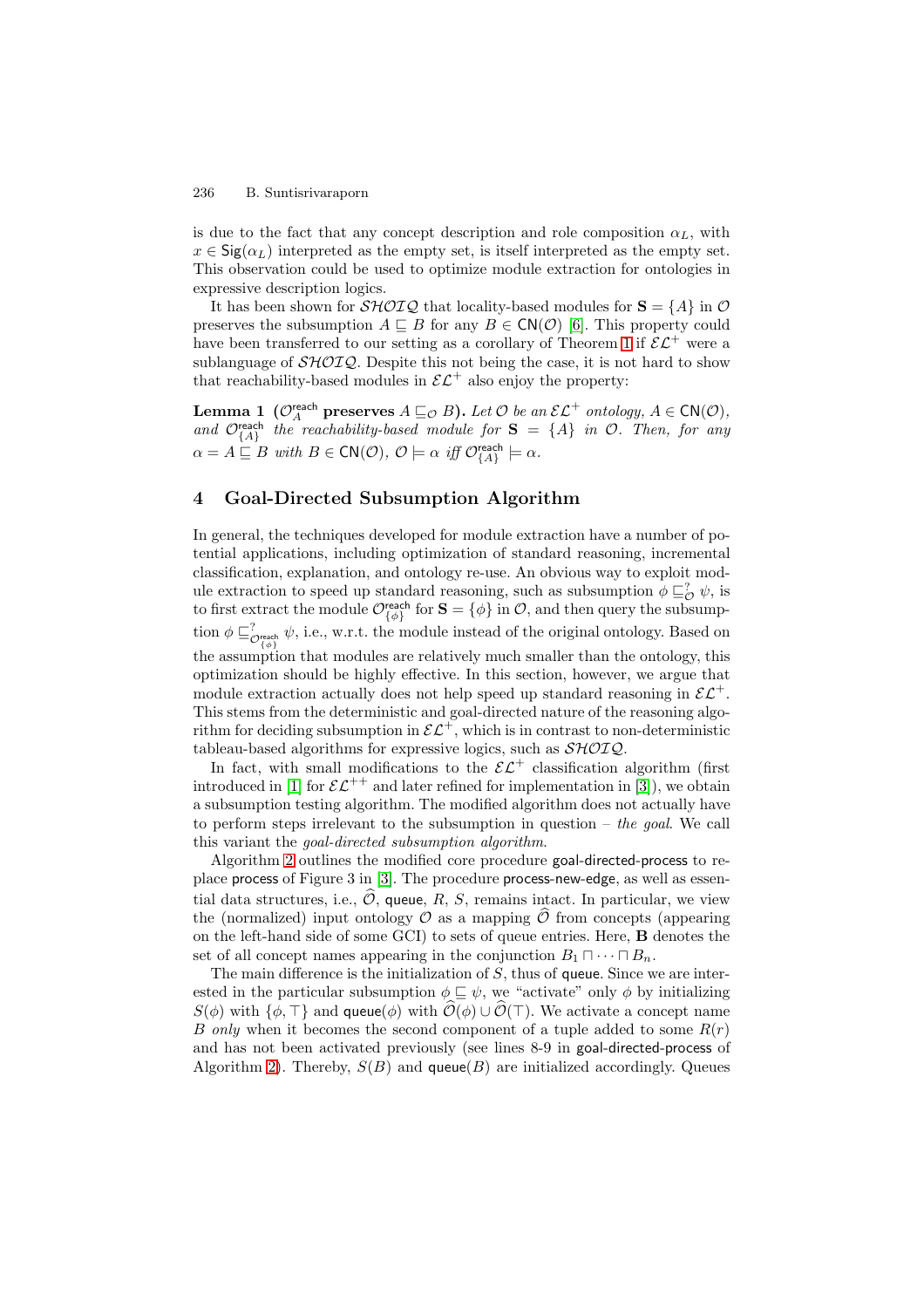### <span id="page-7-0"></span>**Algorithm 2.** Goal-directed subsumption algorithm

 $\textbf{Proceedure subsumes}(\phi \sqsubseteq \psi)$ **Input:**  $(\phi \sqsubseteq \psi)$ : target subsumption **Output:** 'positive' or 'negative' answer to the subsumption 1:  $\arctivate(\phi)$ 2: **while not** empty(queue(A)) for some  $A \in \text{CN}(\mathcal{O})$  do 3:  $X \leftarrow \text{ fetch}(\text{queue}(A))$  $4: \quad$  **if** goal-directed-process $(A, X, \phi \sqsubseteq \psi)$  then 5: **return** 'positive' 6: **return** 'negative'  ${\bf Procedure}$  goal-directed-process $(A, X, \phi \sqsubseteq \psi)$ **Input:** A: concept name; X: queue entry;  $(\phi \sqsubseteq \psi)$ : target subsumption **Output:** 'positive' or 'unknown' answer to the subsumption 1: **if**  $X = \mathbf{B} \to B$ ,  $\mathbf{B} \subseteq S(A)$  and  $B \notin S(A)$  then 2:  $S(A) := S(A) \cup {B}$ 3: queue $(A) :=$  queue $(A) \cup \mathcal{O}(B)$ 4: **for** all concept names A' and role names r with  $(A', A) \in R(r)$  do 5:  $\qquad \text{queue}(A') := \text{queue}(A') \cup \widehat{\mathcal{O}}(\exists r.B)$ 6: **if**  $A = \phi$  **and**  $B = \psi$  **then** 7: **return** 'positive' 8: **if**  $X = \exists r.B$  and  $(A, B) \notin R(r)$  then 9: activate $(B)$ 10: process-new-edge $(A, r, B)$ 11: **return** 'unknown'

are processed in the same fashion as before except that  $\phi$  and  $\psi$  are now being monitored (Line 6), so that immediately after  $\psi$  is added to  $S(\phi)$ , the algorithm terminates with the positive answer (Line 7). Otherwise, goal-directed-process terminates normally, and the next queue entry will be fetched (Line 3 in subsumes? of Algorithm [2\)](#page-7-0) and processed (Line 4). Unless 'positive' is returned, queues processing is continued until they are all empty. In this case, the algorithm returns 'negative.'

It is important to note that the goal-directed algorithm activates only concept names relevant to the target subsumption  $\phi \sqsubseteq \psi$ , i.e., those reachable via  $R(\cdot)$ from  $\phi$ . The subsumer sets of concept names that do not become activated are not populated. Moreover, axioms that are involved in rule applications during the computation of subsumes?( $\phi \subseteq \psi$ ) are those from the reachability-based module  $\mathcal{O}_{\{\phi\}}^{\text{reach}}$  in  $\mathcal{O}$ . The following proposition states this correlation:

<span id="page-7-1"></span> ${\bf Proposition ~3 ~ (subsumes?} (\phi \sqsubseteq \psi) ~ {\bf only ~ requires ~ axioms in ~} {\cal O}^{\bf reach}_\phi).$  Let  ${\cal O}$ be an ontology in  $\mathcal{EL}^+$  normal form, and  $\mathcal{O}_{\{\phi\}}^{reach}$  the reachability-based module for  $\mathbf{S} = \{\phi\}$  in  $\mathcal{O}$ . Then, subsumes? $(\phi \sqsubseteq \psi)$  only requires axioms in  $\mathcal{O}_{\{\phi\}}^{\text{reach}}$ .

Intuitively, the proposition suggests that our goal-directed subsumption algorithm inherently takes into account the notion of connected reachability, i.e., it applies rules only to relevant axioms in the reachability-based module. In fact,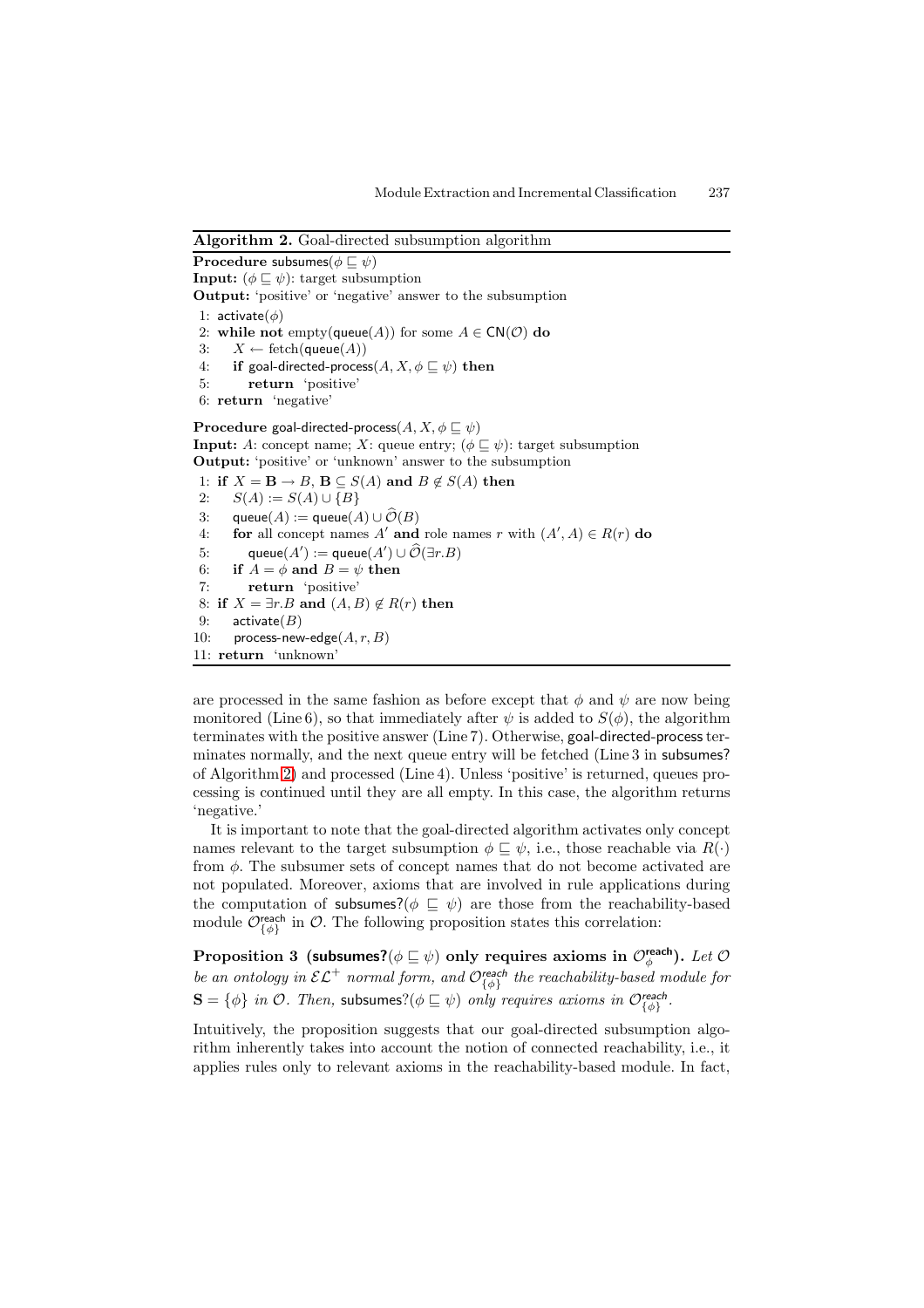the preprocessing overhead of extracting the relevant module  $\mathcal{O}_{\{\phi\}}^{\text{reach}}$  for the subsumption query  $\phi \sqsubseteq_{\mathcal{O}}^? \psi$  makes the overall computation time for an individual subsumption query longer. This has been empirically confirmed in our experiments (see the last paragraph of Section [6\)](#page-10-0).

Despite what has been said, module extraction is still useful for, e.g., ontology re-use, explanation, and full-fledged incremental reasoning [\[5\]](#page-14-11).

## <span id="page-8-0"></span>**5 Duo-Ontology Classification**

Unlike tableau-based algorithms, the polynomial-time algorithm in [\[1](#page-14-0)[,3\]](#page-14-2) inherently classifies the input ontology by making all subsumptions between concept names explicit. This algorithm can be used to query subsumption between concept names occurring in the ontology, but complex subsumptions, such as

## Inflammation $\sqcap \exists$ has-location.Heart  $\sqsubseteq_{\mathcal{O}_{\mathrm{ex}}}^?$  HeartDisease $\sqcap \exists$ has-state.NeedsTreatment

cannot be answered directly. First, the ontology  $\mathcal{O}_{\mathsf{ex}}$  from Figure [1](#page-2-1) has to be aug- $\rm{mented\ to\ \mathcal{O}'_{ex}:=\mathcal{O}_{ex}\cup\{A\sqsubseteq\mathsf{Inflammation}\sqcap\exists\text{has-location.Heart, HeartDisease}\sqcap$ ∃has-state.NeedsTreatment  $\subseteq$  B} with A, B new concept names, and then the subsumption test  $A \sqsubseteq_{\mathcal{O}'_{\mathcal{C}}}^? B$  can be carried out to decide the original complex subsumption. Since A,  $\vec{B}$  are new names not occurring in  $\mathcal{O}_{\mathsf{ex}}$ , our complex subsumption holds iff  $A \sqsubseteq_{\mathcal{O}'_{\mathsf{ex}}} B$ . This approach is effective but inefficient unless only one such complex subsumption is queried for each ontology. Constructing and normalizing the augmented ontology every time each subsumption is tested is not likely to be acceptable in practice, especially when the background ontology is large. For instance, normalization of SNOMED CT takes more than one minute.

In this section, we propose an extension to the refined algorithm (henceforth referred to as the original algorithm) developed in [\[3\]](#page-14-2) to cater for a duo-ontology  $\mathcal{O} = (\mathcal{O}_p \cup \mathcal{O}_t)$  with  $\mathcal{O}_p$  a permanent  $\mathcal{EL}^+$  ontology and  $\mathcal{O}_t$  a set of temporary GCIs. Intuitively,  $\mathcal{O}_p$  is the input ontology of which axioms have been read in and processed before, while  $\mathcal{O}_t$  contains temporary GCIs that are asserted later. The main purpose is to reuse the information made available by the preprocess and classification of  $\mathcal{O}_p$ . Once  $\mathcal{O}_p$  has been classified, the classification of  $\mathcal{O}_p \cup \mathcal{O}_t$  should not start from scratch but rather use the existing classification information together with the new GCIs from  $\mathcal{O}_t$  to do incremental classification.

In our extension, we use two sets of the core data structures  $\mathcal{O}(\cdot), R(\cdot), S(\cdot)$ , but retain a single set of queues queue( $\cdot$ ). The mappings  $\mathcal{O}_p$ ,  $R_p$ ,  $S_p$  are initialized and populated exactly as in the original algorithm, i.e.,  $\mathcal{O}_p$  encodes axioms in  $\mathcal{O}_p$ , and  $P_{\text{max}}$  of atoms antennation relationships informed from  $\mathcal{O}_p$ . Similarly, the manning  $R_p$ ,  $S_p$  store subsumption relationships inferred from  $\mathcal{O}_p$ . Similarly, the mapping  $\mathcal{O}_t$  encodes axioms in  $\mathcal{O}_t$ , but  $R_t$ ,  $S_t$  represent additional inferred subsumptions drawn from  $\mathcal{O}_p \cup \mathcal{O}_t$  that are not already present in  $R_p$ ,  $S_p$ , respectively. The extended algorithm is based on the tenet that description logics are monotonic, i.e.,  $\mathcal{O}_p \models \alpha$  implies  $\mathcal{O}_p \cup \mathcal{O}_t \models \alpha$ . There may be an additional consequence  $\beta$  such that  $\mathcal{O}_p\not\models\beta$  but  $\mathcal{O}_p\cup\mathcal{O}_t\models\beta.$  Our algorithm stores such a consequence  $\beta$  in a separate set of data structures, namely  $R_p$ ,  $S_p$ . Analogously to the original algorithm, queue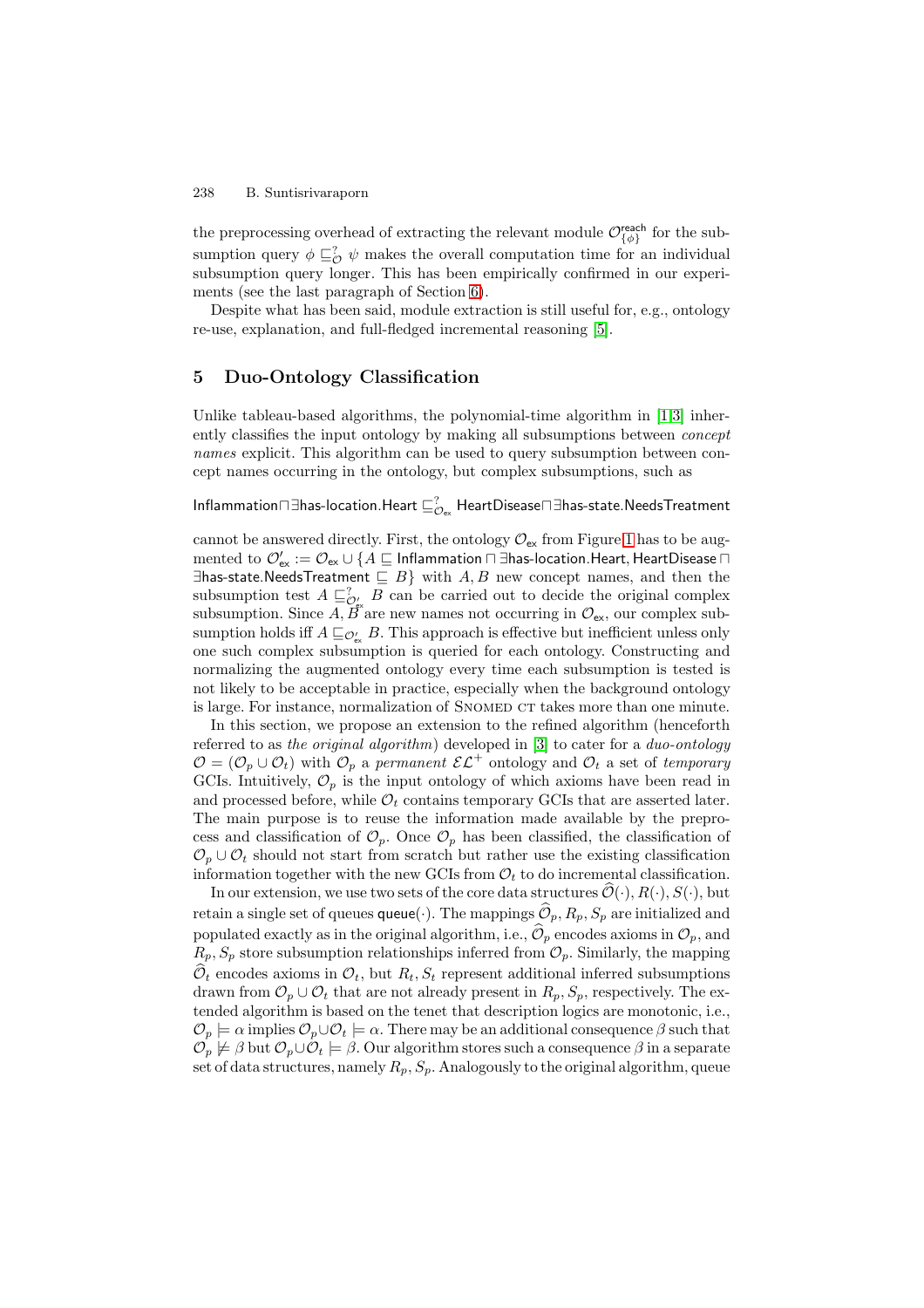## <span id="page-9-0"></span>**Algorithm 3.** Processing queue entries in duo-ontology classification **Procedure** process-duo $(A, X)$ **Input:** A: concept name; X: queue entry; 1: **if**  $X = \mathbf{B} \to B$ ,  $\mathbf{B} \subseteq S_p(A) \cup S_t(A)$  and  $B \notin S_p(A) \cup S_t(A)$  then 2:  $S_t(A) := S_t(A) \cup {B}$ 3: queue $(A)$  := queue $(A)$   $\cup$   $\mathcal{O}_p(B)$   $\cup$   $\mathcal{O}_t(B)$ 4: **for** all A' and r with  $(A', A) \in R_p(r) \cup R_t(r)$  do 5: queue $(A') :=$  queue $(A') \cup \widehat{\mathcal{O}}_p(\exists r.B) \cup \widehat{\mathcal{O}}_t(\exists r.B)$ 6: **if**  $X = \exists r.B$  and  $(A, B) \notin R_p(r) \cup R_t(r)$  then 7: process-new-edge $(A, r, B)$ Procedure process-new-edge-duo(A, r, B) **Input:**  $A, B$ : concept names;  $r$ : role name; 1: **for** all role names s with  $r \sqsubseteq_{\mathcal{O}_p}^* s$  **do** 2:  $R_t(s) := R_t(s) \cup \{(A, B)\}\$ 3: queu $(A) :=$  queu $(A) \cup \bigcup_{\{B' \mid B' \in S_p(B) \cup S_t(B)\}} (\widehat{\mathcal{O}}_p(\exists s.B') \cup \widehat{\mathcal{O}}_t(\exists s.B'))$ 4: **for** all concept name A' and role names  $u, v$  with  $u \circ s \subseteq v \in \mathcal{O}_p$  and  $(A', A) \in R_p(u) \cup R_t(u)$  and  $(A', B) \notin R_p(v) \cup R_t(v)$  do 5: process-new-edge-duo $(A', v, B)$ 6: **for** all concept name B' and role names  $u, v$  with  $s \circ u \sqsubseteq v \in \mathcal{O}_p$  and  $(B, B') \in R_p(u) \cup R_t(u)$  and  $(A, B') \notin R_p(v) \cup R_t(v)$  do 7: process-new-edge-duo $(A, v, B')$

entries are repeatedly fetched and processed until all queues are empty. Instead of the procedures process and process-new-edge, we use the extended versions for duo-ontology classification as outlined in Algorithm [3.](#page-9-0)

The behavior of Algorithm [3](#page-9-0) is identical to that of the original one [\[3\]](#page-14-2) if  $\mathcal{O}_p$ has not been classified before. In particular,  $\mathcal{O}_p(\cdot) \cup \mathcal{O}_t(\cdot)$  here is equivalent to  $\mathcal{O}(\cdot)$  in [\[3\]](#page-14-2) given that  $\mathcal{O} = (\mathcal{O}_p \cup \mathcal{O}_t)$ . Since no classification has taken place,  $S_p(A) = R_p(r) = \emptyset$  for each concept name A and role name r. Initialization and processing of queues are done in the same manner with the only difference that inferred consequences are now put in  $R_t$  and  $S_t$ .

If  $\mathcal{O}_p$  has been classified (thus,  $S_p$ ,  $R_p$  have been populated), then a proper initialization has to be done w.r.t. the previously inferred consequences (i.e.,  $(S_p, R_p)$  and the new GCIs (i.e.,  $\mathcal{O}_t$ ). To this end, we initialize the data structures by setting:

- $-$  for each role name  $r \in \mathsf{RN}(\mathcal{O}), R_t(r) := ∅;$
- for each *old* concept name  $A \in \mathsf{CN}(\mathcal{O}_p)$ ,  $S_t(A) := ∅$  and
- queue $(A) := \bigcup_{X \in S_p(A)} \mathcal{O}_t(X) \cup \bigcup_{\{(A,B) \in R_p(r), X \in S_p(B)\}} \mathcal{O}_t(\exists r.X);$ **−** for each new concept name  $A \in \text{CN}(\mathcal{O}_t) \backslash \text{CN}(\mathcal{O}_p)$ ,  $S_t(A) := \{A, \top\}$

```
queue(A) := \mathcal{O}_t(A) \cup \mathcal{O}_t(\top).
```
After initialization, queue processing is carried out by Algorithm [3](#page-9-0) until all queues are empty. Observe the structural analogy between these procedures and the original ones in [\[3\]](#page-14-2). Observe also the key difference: information is always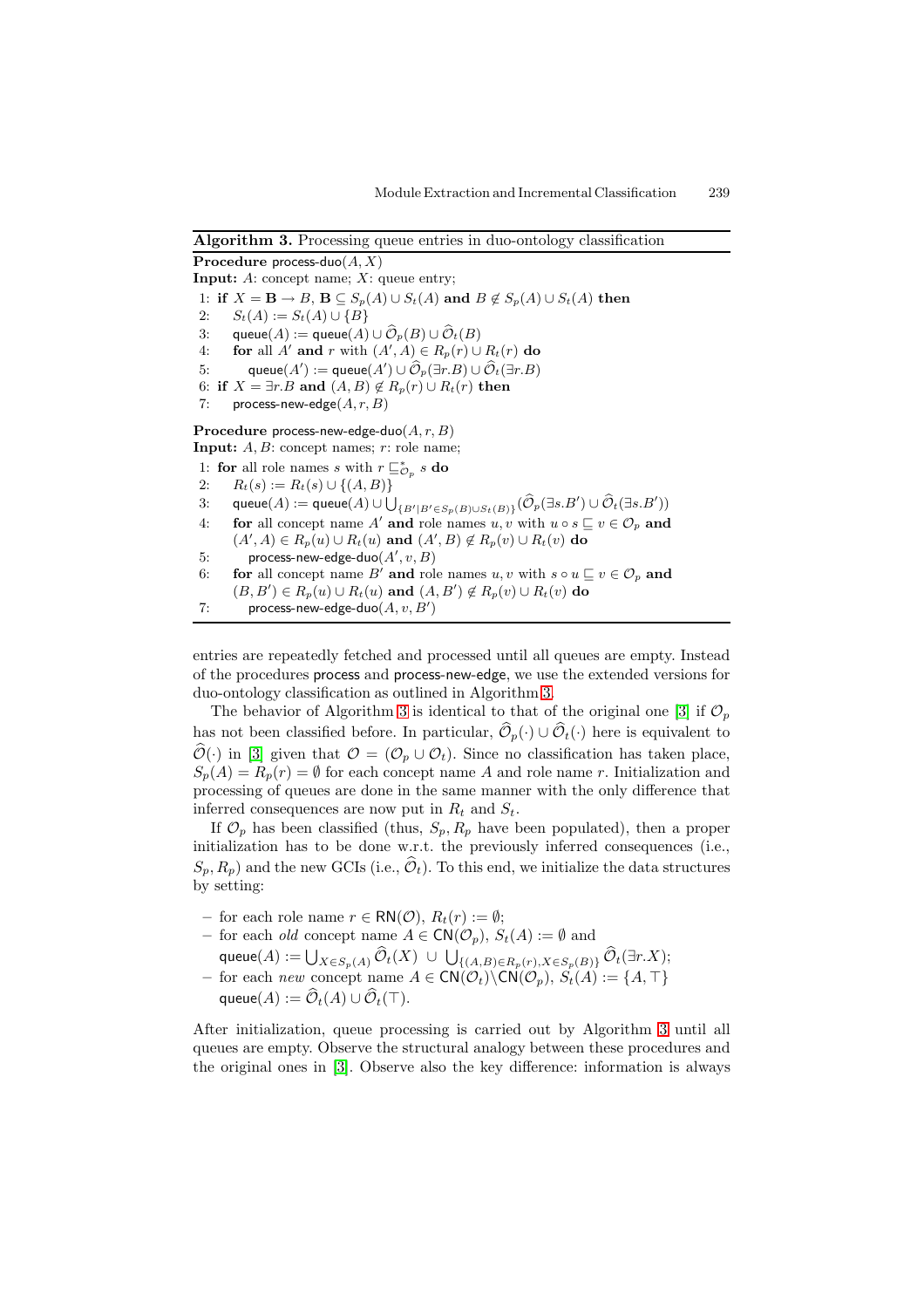retrieved from both sets of data structures, e.g.,  $S_p(A) \cup S_t(A)$  in Line 1, while modifications are only made to the temporary set of data structures, e.g.,  $S_t(A) :=$  $S_t(A) \cup \{B\}$  in Line 2. The correctness of Algorithm [3](#page-9-0) can be shown following the correctness proofs structures of the original algorithm (see the submitted journal version of [\[3\]](#page-14-2)) w.r.t. additional subsumption consequences obtained during incremental classification.

**Lemma 2 (Correctness of Algorithm [3\)](#page-9-0).** Let  $\mathcal{O} = (\mathcal{O}_p \cup \mathcal{O}_t)$  be a duoontology, and  $S_p$ ,  $R_p$  be the results after the original algorithm terminates on  $\mathcal{O}_p$ . Then, the extended algorithm (Algorithm [3\)](#page-9-0), applied to  $\mathcal{O}_t$ , incrementally classifies  $\mathcal{O}_t$  against  $\mathcal{O}_p$  (i.e., classifies  $\mathcal{O}$ ) in time polynomial in the size of  $\mathcal{O}$ . That is,  $B \in S_p(A) \cup S_t(A)$  iff  $A \sqsubseteq_{\mathcal{O}} B$  for all  $A, B \in \mathsf{CN}(\mathcal{O})$ .

In our example, we may view  $\mathcal{O}_{\mathsf{ex}}$  as the permanent ontology  $\mathcal{O}_p$  and the two new GCIs as the temporary ontology  $\mathcal{O}_t$ . We can then run the extended algorithm on  $\mathcal{O}_p \cup \mathcal{O}_t$  and reuse existing information in  $S_p$  and  $R_p$ , if any. After termination, our complex subsumption boils down to the set membership test  $B \in S_p(A) \cup$  $S_t(A) = S_t(A)$ . To decide subsequent subsumption queries, only  $\mathcal{O}_t, R_t, S_t$ , and queue need to be initialized, leaving the background ontology  $\mathcal{O}_p$  and possibly its classification information  $R_t$ ,  $S_t$  intact.

Interestingly, this algorithm can be used effectively in certain scenarios of incremental classification. Consider  $\mathcal{O}_p$  as a well-developed, permanent ontology, and  $\mathcal{O}_t$  as a small set of temporary axioms currently being authored. Obviously, if the permanent ontology is large, it would be impractical to reclassify from scratch every time some new axioms are to be added. Algorithm [3](#page-9-0) incrementally classifies  $\mathcal{O}_t$  against  $\mathcal{O}_p$  and its classification information. If the inferred consequences are satisfactory, the temporary axioms can be committed to the permanent ontology by merging the two sets of data structures. Otherwise, axioms in  $\mathcal{O}_t$  and their inferred consequences could be easily retracted, since these are segregated from  $\mathcal{O}_n$  and its consequences. To be precise, we simply dump the values of  $\mathcal{O}_t(\cdot), R_t(\cdot)$ and  $S_t(\cdot)$ , when the temporary axioms are retracted.

## <span id="page-10-0"></span>**6 Experiments and Empirical Results**

This section describes the experiments and results of the three algorithms we proposed in this paper: module extraction, goal-directed subsumption query, and duo-ontology classification, which have been implemented and integrated as new features into the CEL reasoner [\[2\]](#page-14-1) version 1.0b. All the experiments have been carried out on a standard PC: 2.40 GHz Pentium-4 processor and 1 GB of physical memory. In order to show interesting characteristics of reachabilitybased modules and scalability of subsumption and incremental classification in  $\mathcal{EL}^+$ , we have selected a number of large-scale medical ontologies. Our test suite comprises SNOMED CT, NCI, and the  $\mathcal{EL}^+$  fragments<sup>[1](#page-10-1)</sup> of FULLGALEN and

<span id="page-10-1"></span><sup>&</sup>lt;sup>1</sup> FULLGALEN is precisely based on  $\mathcal{SHTF}$  dispensed with negation, disjunction, and value restriction. The DL  $\mathcal{EL}^+$  can indeed express most of its axioms, namely 95.75%. and we obtained this fragment for experimental purposes by dropping role inverse and functionality axioms.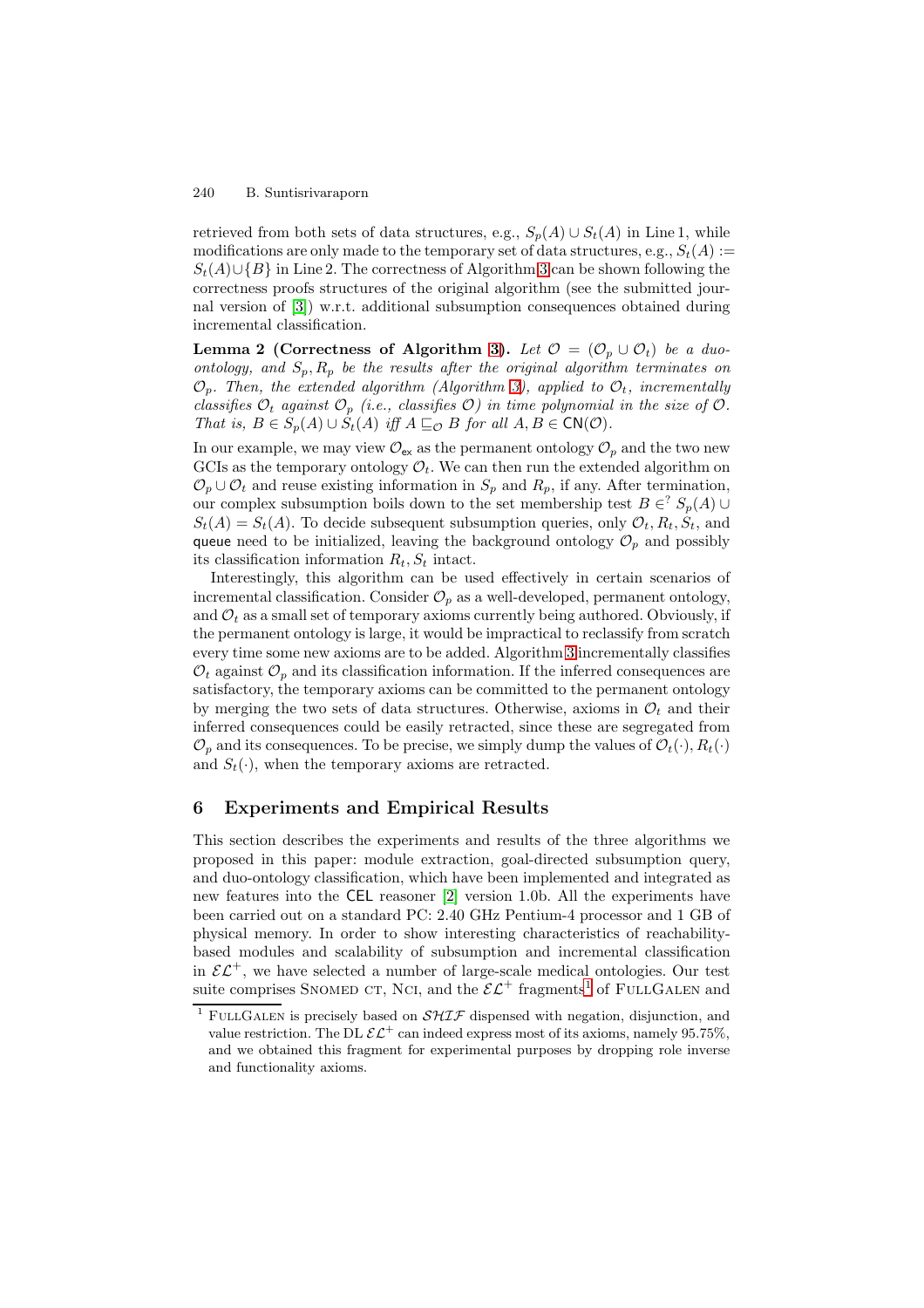<span id="page-11-0"></span>

|                                    |              | Ontologies $\sharp$ Concepts/roles $\sharp$ Concept/role axioms Class. time (sec) Positive subs. $(\%)$ |         |        |
|------------------------------------|--------------|---------------------------------------------------------------------------------------------------------|---------|--------|
| $\mathcal{O}^{\text{NOTGALEN}}$    | 2748 / 413   | 4421<br>3937/                                                                                           | 7.36    | 0.6013 |
| $\mathcal{O}^{\mathrm{FULLGALEN}}$ | 23 136 / 950 | 35531 / 1016                                                                                            | 512.72  | 0.1648 |
| $\mathcal{O}^{\rm NCI}$            | 27 652 / 70  | 46800 / 140                                                                                             | 7.01    | 0.0441 |
| $\mathcal{O}^{\textsc{SmoothED}}$  | 379 691 / 62 | 379691<br>13 <sub>l</sub>                                                                               | 1671.23 | 0.0074 |

**Table 1.**  $\mathcal{EL}^+$  ontology test suite

NOTGALEN, denoted respectively by  $\mathcal{O}^{\text{SNOMED}}, \mathcal{O}^{\text{NCI}}, \mathcal{O}^{\text{FULLGALEN}},$  and  $\mathcal{O}^{\text{NOTGALEN}}$ . The FULLGALEN ontology shall not be confused with the original version of Galen, the latter of which is almost 10 times smaller and commonly used in DL benchmarking. The sizes of our test suite ontologies are shown in the second and third columns of Table [1.](#page-11-0) The last but one column shows the time CEL needs to classify each ontology, while the last presents in percentage the ratio of positive subsumption relationships between concept names. Observe that all ontologies have a very low ratio of positive subsumption (less than  $1\%$ ); in particular, less than a ten-thousandth of all potential subsumptions *actually* hold in  $\mathcal{O}^{\text{SNOMED}}$ .

**Modularization:** For each ontology  $\mathcal{O}$  in the test suite and each concept name  $A \in \mathsf{CN}(\mathcal{O})$ , we extracted the reachability-based module  $\mathcal{O}_A^{\mathsf{reach}}$ . Statistical data concerning the sizes of modules and times required to extract them are presented in Table [2.](#page-12-0) Observe that it took a tiny amount of time to extract a single module based on connected reachability, with the maximum time less than four seconds. However, extracting large the number of modules (i.e., one for each concept name) required considerably more time and even longer than classification. This was nevertheless the first implementation that was not highly optimized. Several optimization techniques could be employed in module extraction, especially recursive extraction as suggested by Point 3 of Proposition [1](#page-4-0) and the counting techniques from [\[4\]](#page-14-10). To empirically support Theorem [1,](#page-5-1) we have compared our modularization algorithm to that from [\[5](#page-14-11)[,6\]](#page-14-7). As expected, the results of both algorithms coincide w.r.t.  $\mathcal{O}^{\text{NorGALEN}}$  and  $\mathcal{O}^{\text{Ncr}}$ , while we were unable to obtain locality-based modularization results w.r.t. the other two ontologies.<sup>[3](#page-11-2)</sup>

Interestingly, module extraction reveals important structural dependencies that reflect complexity of the ontology. Though very large, concepts in  $\mathcal{O}^{\text{NCI}}$  and  $\mathcal{O}^{\text{SNOMED}}$  are loosely connected w.r.t. reachability which makes it relatively easy to classify. In contrast,  $\mathcal{O}^{\text{FULGALEN}}$  contains more complex dependencies<sup>[4](#page-11-3)</sup>, thus is hard to classify.

**Duo-ontology classification:** As mentioned before, there are at least two applications of Algorithm [3,](#page-9-0) viz., complex subsumption query and (restricted)

<sup>2</sup> Obtainable at [http://lat.inf.tu-dresden.de/](http://lat.inf.tu-dresden.de/~meng/toyont.html)<sup>∼</sup>meng/toyont.html.

<span id="page-11-1"></span><sup>3</sup> Due to memory exhaustion with 0.8 GB of Java heap space.

<span id="page-11-3"></span><span id="page-11-2"></span><sup>4</sup> Based on the statistical data analysis, there are two clearly distinct groups of concepts in  $\mathcal{O}^{\text{FULLGALEN}}$ : the first with module sizes between 0 and 523 (med. 39; avg. 59.29) and the second between 14 791 and 15 545 (med. 14 792; avg. 14 829). Surprisingly, there is no module of size between those of these two groups.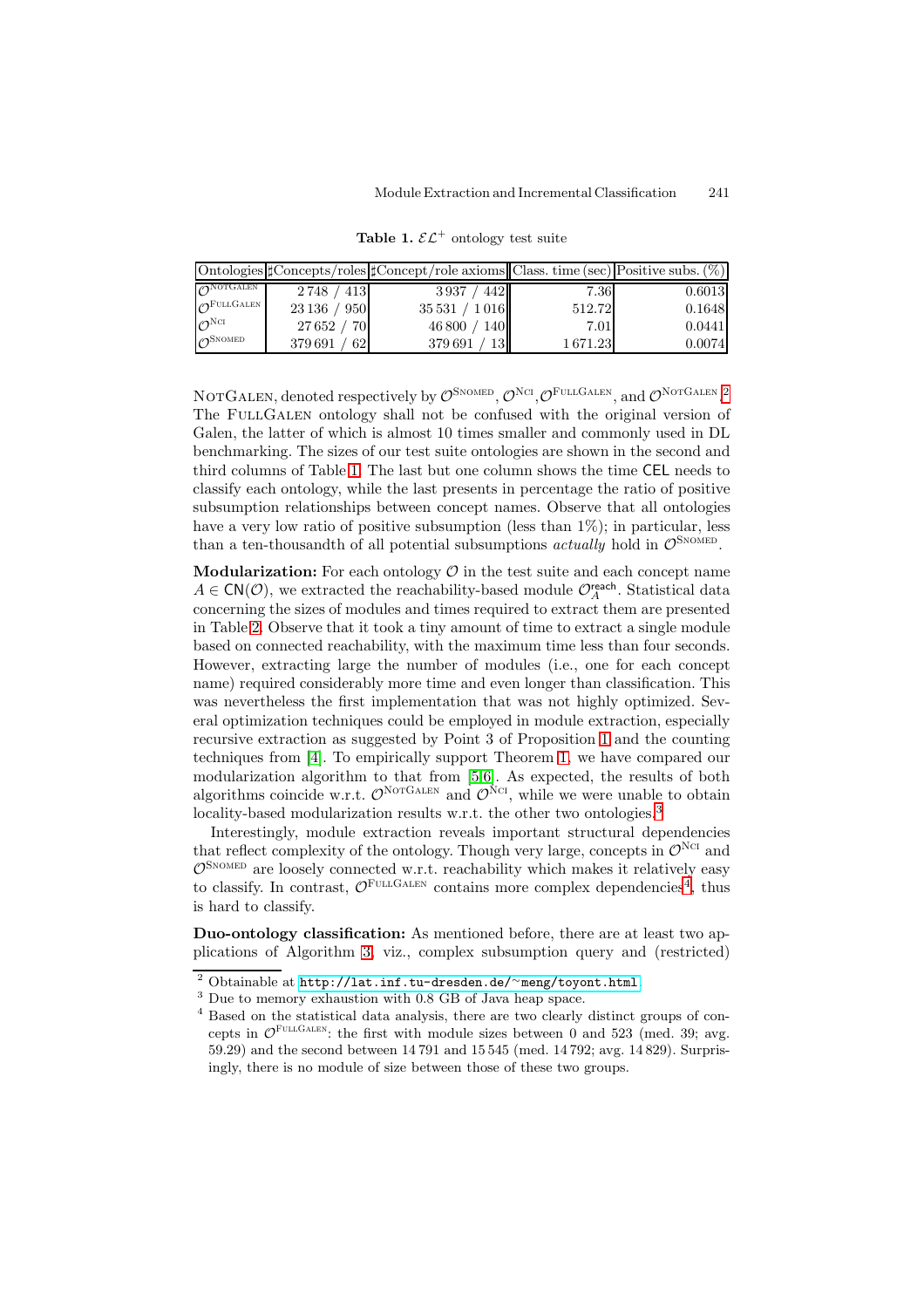| <b>Table 2.</b> Module extraction (time in second: size in number of axioms) |  |  |  |
|------------------------------------------------------------------------------|--|--|--|
|------------------------------------------------------------------------------|--|--|--|

<span id="page-12-0"></span>

| Ontologies                       |        |             | Extraction time              | Module size $(\%)$ |                                          |                                                  |  |
|----------------------------------|--------|-------------|------------------------------|--------------------|------------------------------------------|--------------------------------------------------|--|
|                                  |        |             | median average maximum total | median             | average                                  | maximum                                          |  |
| $\bigcap$ NOTGALEN               | < 0.01 | $\sim 0.00$ |                              |                    |                                          | $0.01$ 2.38 35 (1.27) 68.64 (2.50) 495 (18.00)   |  |
| $\mathcal{O}^{\text{FULLGALEN}}$ | 0.01   | 0.04        |                              |                    |                                          | $0.85$ 960 178 (0.77) 7092 (30.65) 15545 (67.18) |  |
| $\mathcal{O}^{\rm NCI}$          | < 0.01 | $\sim 0.00$ |                              |                    | $0.17$ 3.43 12 $(0.026)$ 28.97 $(0.062)$ | 436(0.929)                                       |  |
| $\Omega$ SNOMED                  | < 0.01 | $\sim 0.01$ |                              |                    | 3.83 3744 18(0.005) 30.31(0.008)         | 262(0.069)                                       |  |

**Table 3.** Incremental classification (in second)

<span id="page-12-2"></span>

| $\text{Temp. axioms}$ | $\bigwedge$ NOTGALEN |      | <b>OFULLGALEN</b> |                                                                       | $\bigwedge^{\mathbb{N}}$ CI |  | $\sqrt{2}$ SNOMED |       |
|-----------------------|----------------------|------|-------------------|-----------------------------------------------------------------------|-----------------------------|--|-------------------|-------|
| $( \mathcal{O}_t )$   |                      |      |                   | $C.$ time IC. time C. time IC. time C. time IC. time C. time IC. time |                             |  |                   |       |
| $0.2\%$               | 6.53                 | 1.75 | 486.19            | 56.94                                                                 | 5.10                        |  | 2.00 1 666.43     | 55.86 |
| $0.4\%$               | 6.50                 | 1.88 | 484.89            | 59.37                                                                 | 4.81                        |  | 2.15 1 663.51     | 57.97 |
| $0.6\%$               | 6.48                 | 2.45 | 482.13            | 62.34                                                                 | 4.78                        |  | 2.37 1661.49      | 68.58 |
| $0.8\%$               | 6.43                 | 2.88 | 466.97            | 80.52                                                                 | 4.70                        |  | 2.54 1652.84      | 83.27 |
| $1.0\%$               | 6.38                 | 4.46 | 450.61            | 109.81                                                                | 4.59                        |  | 3.19 1 640.11     | 93.89 |

incremental classification. For complex subsumption query, we have adopted the "activation" idea from Algorithm [2](#page-7-0) to quickly answer the query. To perform meaningful experiments, it is inevitable to involve a domain expert to obtain sensible test data. Though we have done so w.r.t.  $\mathcal{O}^{\text{SNOMED}}$ , the numbers of complex subsumption queries and additional axioms are very small compared to the ontology size.<sup>[5](#page-12-1)</sup> For this reason, we have developed our test strategy as follows: for each ontology  $\mathcal O$  and various numbers n, we have (i) partitioned  $\mathcal O$  into  $\mathcal O_p$ and  $\mathcal{O}_t$  such that  $\mathcal{O}_t$  contains  $n\%$  of GCIs from  $\mathcal{O}_t$ ; (ii) classified  $\mathcal{O}_p$  normally; finally, (iii) incrementally classified  $\mathcal{O}_t$  against  $\mathcal{O}_p$ . The average computation times for several runs of (ii) and (iii) are shown in the left and right columns of each ontology in Table [3,](#page-12-2) respectively. It requires only 4% (resp., 15%, 35%, and 38%) of the total classification time for  $\mathcal{O}^{\text{S}}$ <sup>NOMED</sup> (resp., for  $\mathcal{O}^{\text{FULGALEN}}$ ,  $\mathcal{O}^{\text{NCI}}$ , and  $\mathcal{O}^{\text{NorGALEN}}$  to incrementally classify up to 1% of all axioms, i.e., about four-thousand axioms in the case of  $\mathcal{O}^\text{SnonED}$ 

**Subsumption:** To evaluate our goal-directed algorithm, we have run subsumption tests between *random* pairs of concept names without any heuristics.<sup>[6](#page-12-3)</sup> Average/maximum querying times (in second) are  $0.09/1.51$  for  $\mathcal{O}^{\text{NorGALEN}}$  $124.01/254.31$  for  $\mathcal{O}^{\text{FULGALEN}}$ , 0.0034/0.44 for  $\mathcal{O}^{\text{NCI}}$ , and 0.0183/3.32 for  $\mathcal{O}^{\text{SNOMED}}$ .

<span id="page-12-1"></span><sup>&</sup>lt;sup>5</sup> On average, a typical complex subsumption query against  $\mathcal{O}^{\text{SNOMED}}$  took 0.00153 milliseconds, while incremental classification of one axiom needed 48.74 seconds.

<span id="page-12-3"></span><sup>&</sup>lt;sup>6</sup> Since there are about 144 billion pairs of concept names in the case of  $\mathcal{O}^{\text{SNOMED}}$ and some subsumption queries against  $\mathcal{O}^{\text{FULIGALEN}}$  took a few minutes, performing subsumption queries between all pairs would not be feasible. Therefore, one thousand random pairs of subsumption were tested against  $\mathcal{O}^{\text{FULGALEN}}$ , and one million random pairs against each of the other ontologies.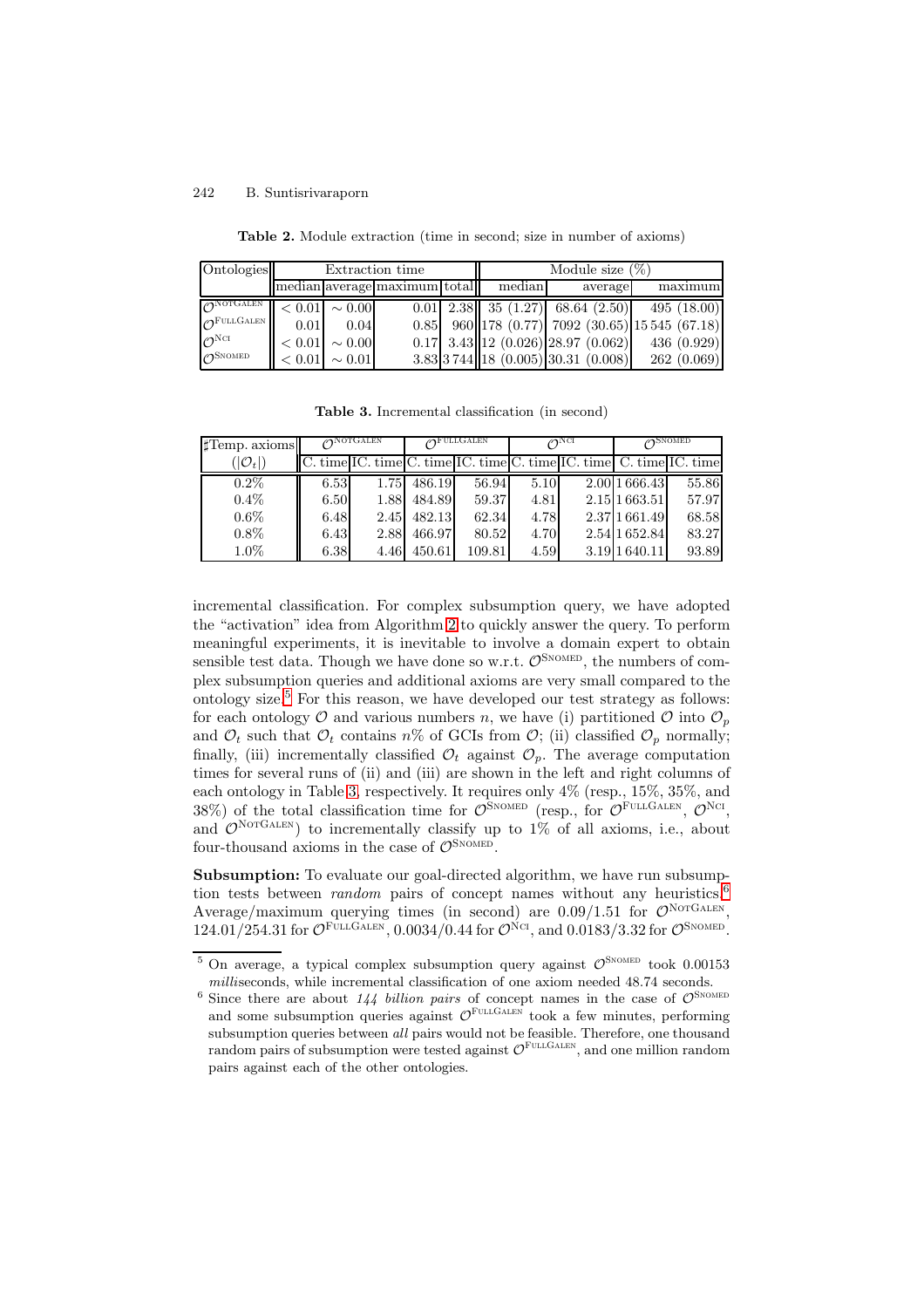Notice that subsumption requires a negligible amount of time and not much more than extracting a module in the case of  $\mathcal{O}^{\text{NCI}}$  and  $\mathcal{O}^{\text{S}}$ <sup>NOMED</sup>. Observe also that subsumption querying times are roughly proportional to module sizes, which reflects the nature of the goal-directed algorithm as stated by Proposition [3.](#page-7-1)

## **7 Related Work**

Recently, various techniques for extracting fragments of ontologies have been proposed in the literature. An example is the algorithm proposed in [\[11\]](#page-14-6) which was developed specifically for Galen. The algorithm traverses in definitional order and into existential restrictions but does not take into account other dependencies, e.g., role hierarchy and GCIs. If applied to our example ontology  $\mathcal{O}_{\text{ex}}$ , the algorithm extracts only  $\alpha_1, \alpha_3$  and  $\alpha_5$  as its segmentation output for Pericarditis. This is obviously not a module because we lose the subsumption Pericarditis  $\sqsubseteq_{\mathcal{O}_{\text{ev}}}$  HeartDisease. Another example is the Prompt-Factor tool [\[9\]](#page-14-5) which implements an algorithm that, given an ontology  $\mathcal{O}$  and a signature **S**, retrieves a subset  $\mathcal{O}_1 \subseteq \mathcal{O}$  by retrieving to  $\mathcal{O}_1$  axioms that contain symbols in **S** and extending **S** with  $\text{Sig}(\mathcal{O}_1)$  until a fixpoint is reached. This is similar to our modules based on weak reachability, but it does not distinguish symbols occurring on lhs and rhs of axioms. In our example, the tool will return the whole ontology as output for  $S = \{Pericarditis\}$ , even though several axioms are irrelevant. As we have shown, modules based on syntactic locality [\[6\]](#page-14-7) are equivalent to our reachability-based modules relative to  $\mathcal{EL}^+$  ontologies. Since reachability is much simpler to check, our algorithm has proved more efficient.

Incremental classification and reasoning have received much attention in the recent years. In [\[7](#page-14-12)[,10\]](#page-14-13), the so-called model-caching techniques have been investigated for application scenarios that only ABox is modified. A technique for incremental schema reasoning has recently been proposed in [\[5\]](#page-14-11): it utilizes modules to localize ramifications of changes and performs additional reasoning only on affected modules. The framework supports full-fledged incremental reasoning in the sense that arbitrary axioms can be retracted or modified, and as such it is worthwhile to investigate how its techniques can be integrated into our duoontology classification algorithm. All above-mentioned works focus on expressive languages. Here, however, we developed a very specific approach to (restricted) incremental classification in  $\mathcal{E}\mathcal{L}^+$ . Since the technique exploits the facts that the original  $\mathcal{EL}^+$  algorithm maintains completed subsumer sets, it is not obvious how this may benefit tableau-based algorithms for expressive DLs.

## **8 Conclusion**

In this paper, we have introduced a new kind of module (based on connected reachability) and proposed an algorithm to extract them from  $\mathcal{E} \mathcal{L}^+$  ontologies. We have shown that these are equivalent to locality-based modules w.r.t.  $\mathcal{EL}^+$ ontologies and empirically demonstrated that modules can be extracted in reasonable time and are reasonably small. Also, we have proposed a goal-directed variant of the algorithm in [\[3\]](#page-14-2) for testing subsumption prior to classification